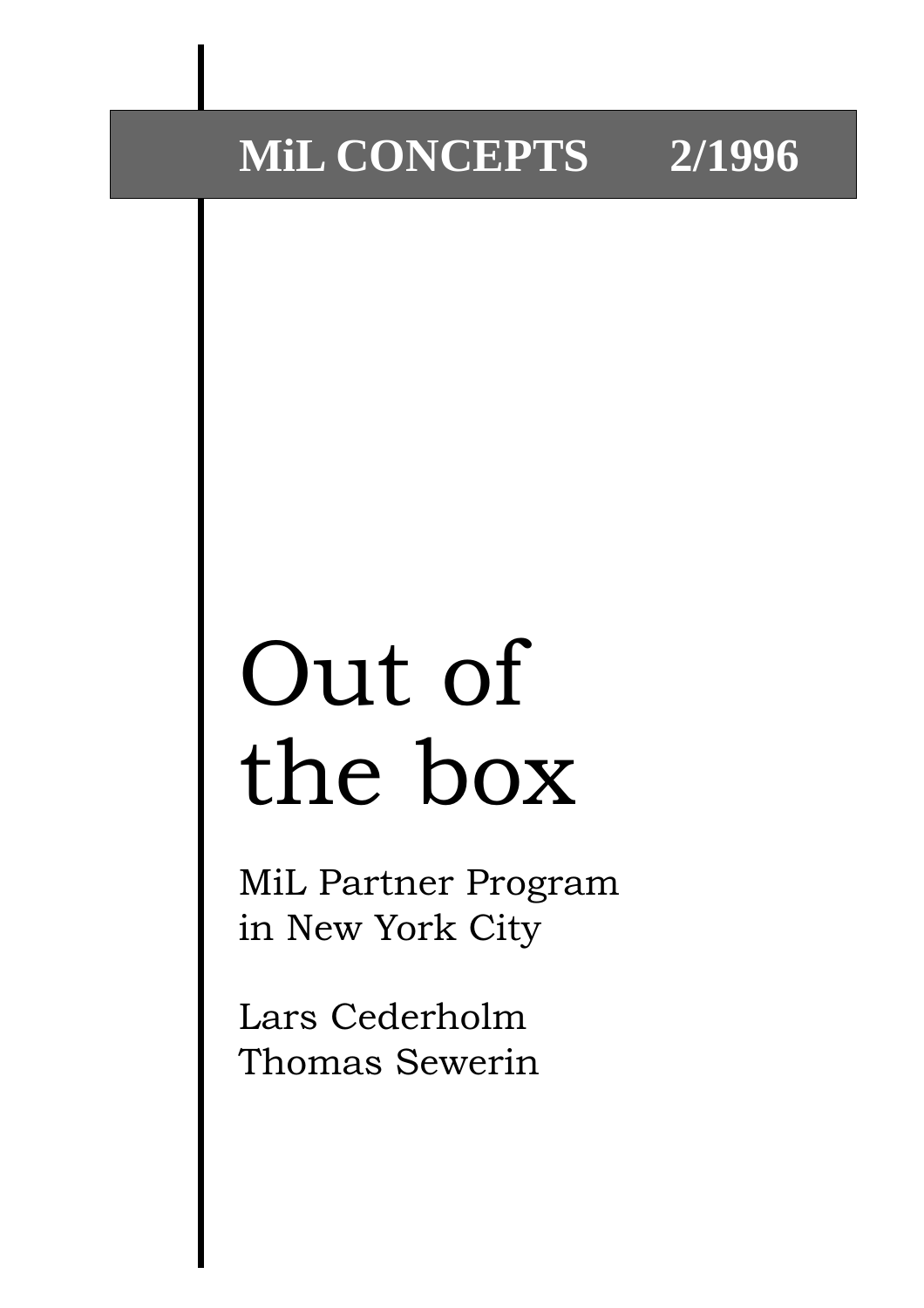### MiL Concepts

MiL Concepts publishes articles and reports about the MiL way of working with change and development – theories and models as well as empirically based experiences. It will allways be in a 16 page format, to keep it short and succinct.

Lennart Rohlin, dean and president of MiL Institute, is the editor of MiL Concepts. Gudrun Nilsson,network assistant at MiL, is in charge of all administrative matters.

MiL Concepts primarily presents the philosophies, theories, viewpoints and empirical experiences of MiL Institute.

One copy of each edition of MiL Concepts is distributed free to contact people and subscribers at member companies, and members of the MiL professional staff. The price for individual copies is SEK 400 (excluding VAT) or SEK 1.000 for 5 copies (excluding VAT).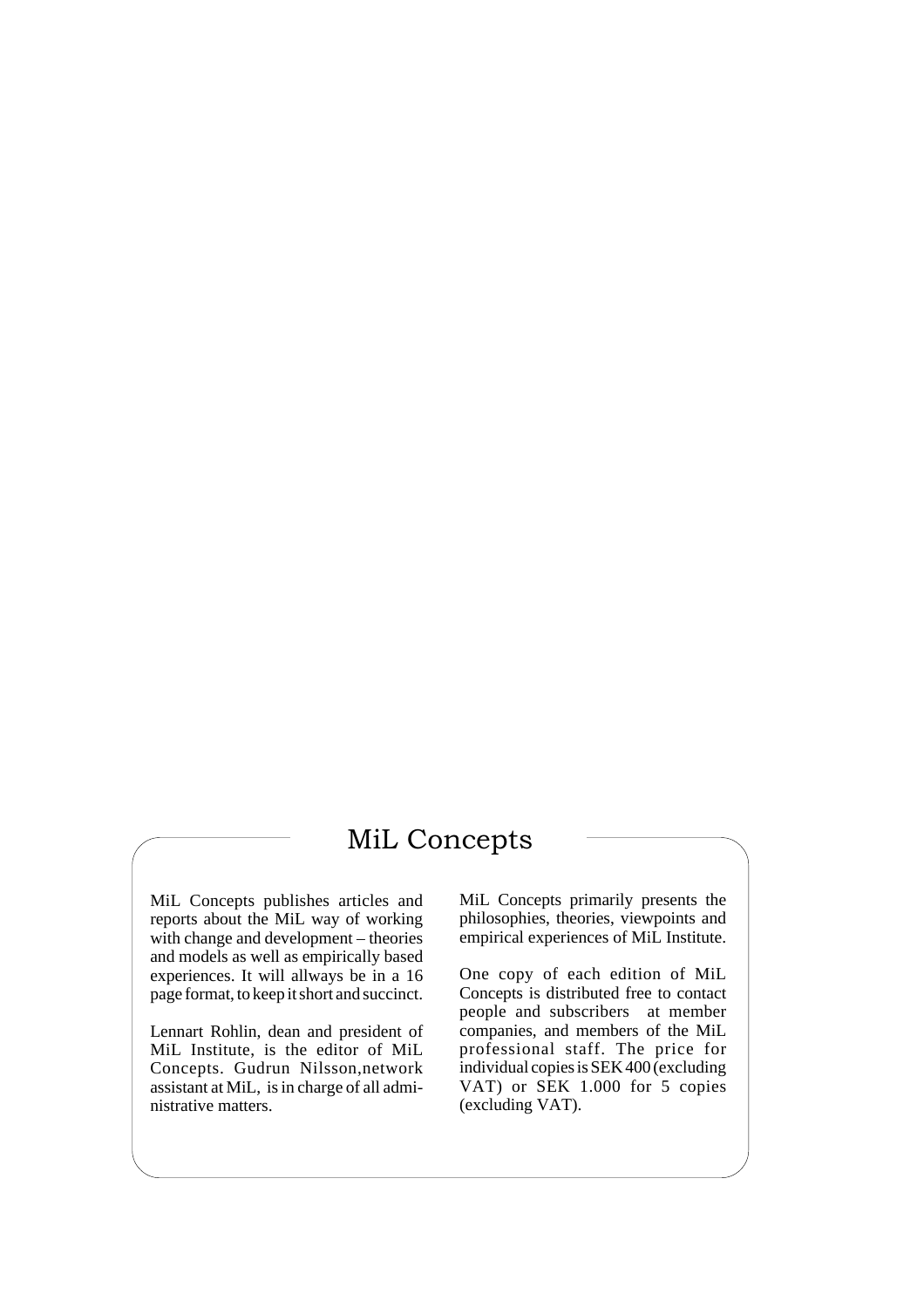## Foreword

MiL International Partner Program 9 made its fourth seminar as a five days visit in New York City in March 1996. This account is a splendid and concrete illustration of the learning philosophy of MiL – Action Reflection Learning. It demonstrates that these principles not only guides that half of a total MiL program which consist of work on real strategic projects, but also the program seminars spread out over a period of eight months.

To design seminars in unknown territory is an old tradition in MiL: to design a "mind trip in which we are part of the picture and not hiding behind the lens... accomodating new experience that will support a healthy redrafting of the road map within", as the authors put it.

The two authors, Lars Cederholm and Thomas Sewerin, the directors of the specific week and the total program respectively, have been pioneers in MiL in actually performing such weeks. They are now also making a more conscious and teachable Let's-take-a-journey theory. Anybody about to take a trip, and who wishes to learn from it, can probably benefit from reading this story.

Thomas is in charge of the newly formed MiL Learning Coach Academy and published this year his book "En plats i stolen". Lars received, together with Ernie Turner, this years Sven Åke Nilsson International Management Development Award.

Here is a story about the importance of:

- Having a safe haven for reflection.
- Clarifying expectations and making agreements about norms.
- Cleaning up unfinished business.
- Understanding cultural differences (in this case between Swedish and US managers).
- Exploring places and organisations guided by questions.
- Encountering the unknown with curiosity and an open mind.
- Debriefing experiences every now and then to integrate learning.
- Meetings with people from other fields of endeavor such as artists, and of unusual presence, such as an Tibetan lama.
- Just In Time Learning JITL, the best learning takes place when involved in solving a problem or taking advantage of an opportunity.
- Timing and schedule.
- The leaders as models of the messages.

Lars and Thomas, long time staff members of MiL, really lives their messages. This account of five days mirrors the whole 40 days program, as well as the principles of ARL. In the final evaluation of the MiPP 9 program its participants gave this week a total 4.9 on a 5-grade scale.

Lennart Rohlin MiL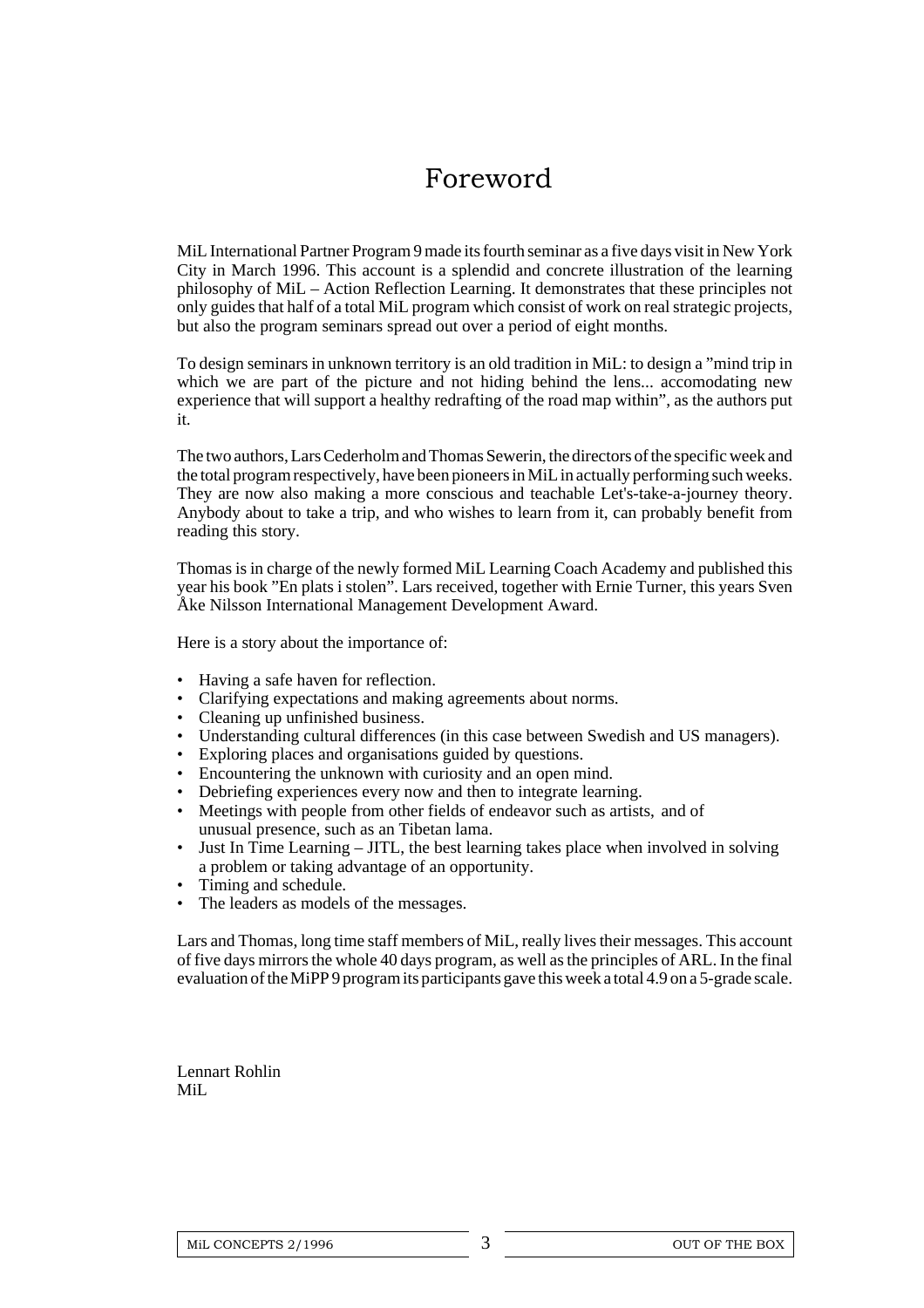#### MIL CONCEPTS 2/1996 4 OUT OF THE BOX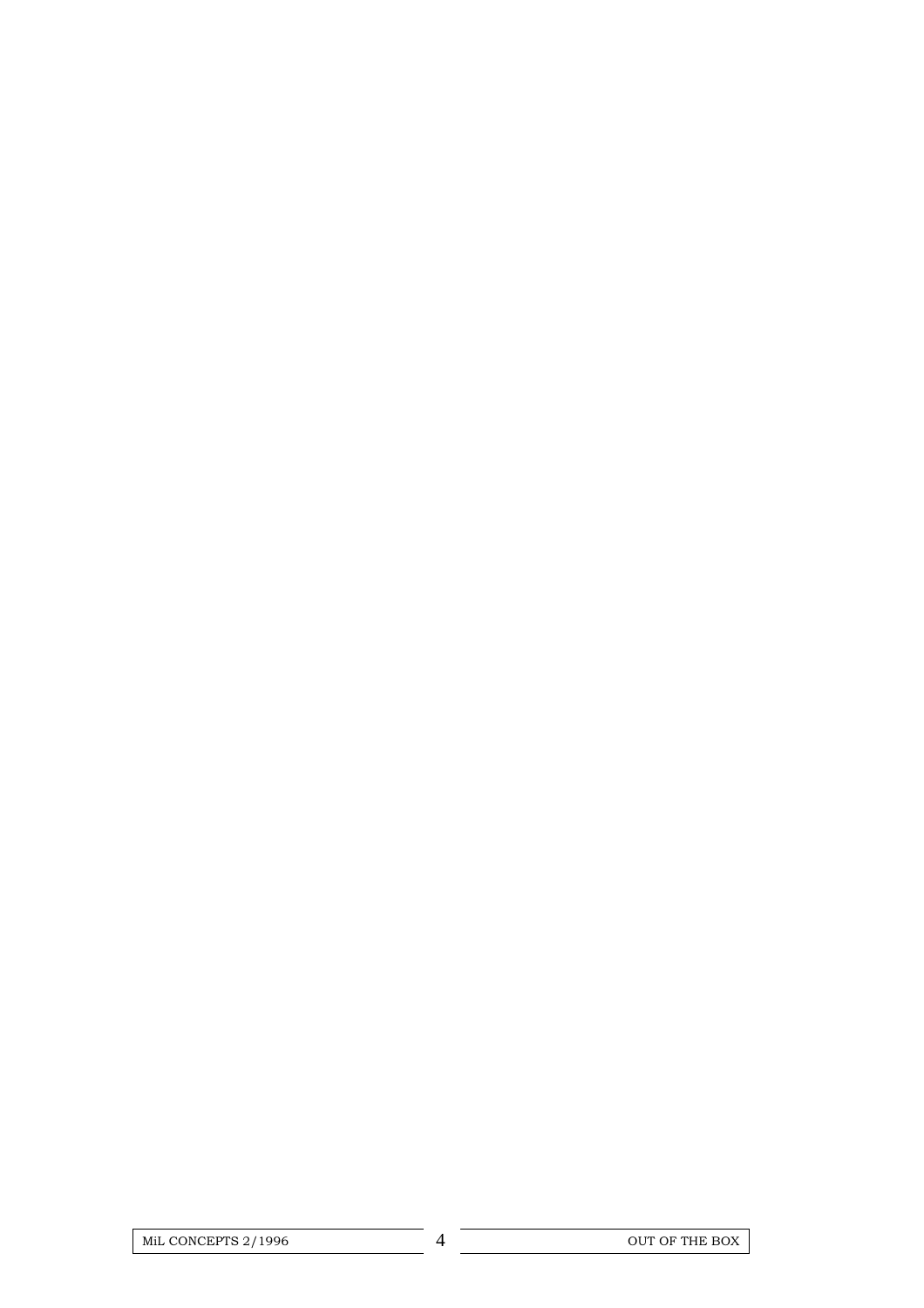#### **The Gramercy Park – bridgehead and haven**

"Nine dots, three plus three plus three, make up a square, and you are supposed to connect them with one line without lifting the pen." A good old riddle and exercise that illustrates a basic principle of creativity: the importance of leaving preconceived notions behind when confronted with new problems. Lars is drawing on a flip chart. One of the group members responds smiling: "You need to step out of the box!"

Often times a group is characterized by its use of language. Puns, sayings, play on words help create a group's sense of itself. Words are used as an invocation, a ritual by which members of a group connect and create the feel of "being a unit." "We must question our basic assumptions, look at the frames that we and our society have put upon us", or in short "Out of the box!" is the principle to which this group returns, over and over again, throughout the week. The words, and the meaning behind them, function as a vessel that takes the group from point to point on its path of learning.

The group consists of 14 executives from the public and private sector in Sweden: directors of hospitals, division heads of large enterprises, bank directors, CFO for County Government of Stockholm, and others. All are participants in MiL International Partner Program no. 9. It is the program's fourth week long seminar and this seminar is run by Lars and Thomas. We are in New York City.

Our headquarters is a conference room on the second floor of the Gramercy Park Hotel only blocks from midtown Manhattan and surrounded by one of the city's more subtle neighborhoods. The room has just been redecorated and you can still smell the fresh paint. One wall is all mirrors, the rest all covered with still damp white flowery wallpaper. Sixteen chairs in a circle, an overhead projector and a flip chart. This room is to become a highly important place for the group. A haven for reflection, individual and collective; an oasis when stressed by all

city impressions; a place of safety before or after an adventurous trip in the urban landscape.

This seminar has been named "Den besjälade organisationen", in English it would be "The organization with soul". Both Thomas and Lars are fascinated by the notion of taking a trip. Not a trip with a camera, running from one site to the other and dreaming how the pictures will look in the album. No, the mind trip in which we are part of the picture and not hiding behind the lens. We will explore feelings, thoughts, and perceptions, and then reflect alone and with others about our conclusions. In this way we can enlarge understanding and get to know more about the limitations we set on ourselves. The seminar week will be an exercise in accommodating new experience, that will support a healthy redrafting of the road map within.

Thomas has made many trips to European centers where the European mind was formed through the emergence of new philosophies, new forms of government and new directions in art. The purpose of these trips, to Vienna, Florence, Prague, Flanders and elsewhere, has been to begin to see how meaning is constructed in culture-dependent ways, how the mind has been formed and shaped by forces in our common history. Lars has been working with a different model in places like New York, Singapore, Moscow, Berlin and former East Germany, with a more explicit, experiential, psychodynamic model for reflection and change.

This is our first real attempt to work together, to try to understand how we can benefit from each others' experience. We want to expand our knowledge into a more conscious and teachable Let's-take-a-journey theory. These insights can be used and applied by human resource people and by executives who want to develop systematic thinking and greater personal awareness and teamwork in their organizations. Anybody about to take a trip can probably benefit from reading this story. So, let us take you along and reflect on the week and what we brought with us from the experience!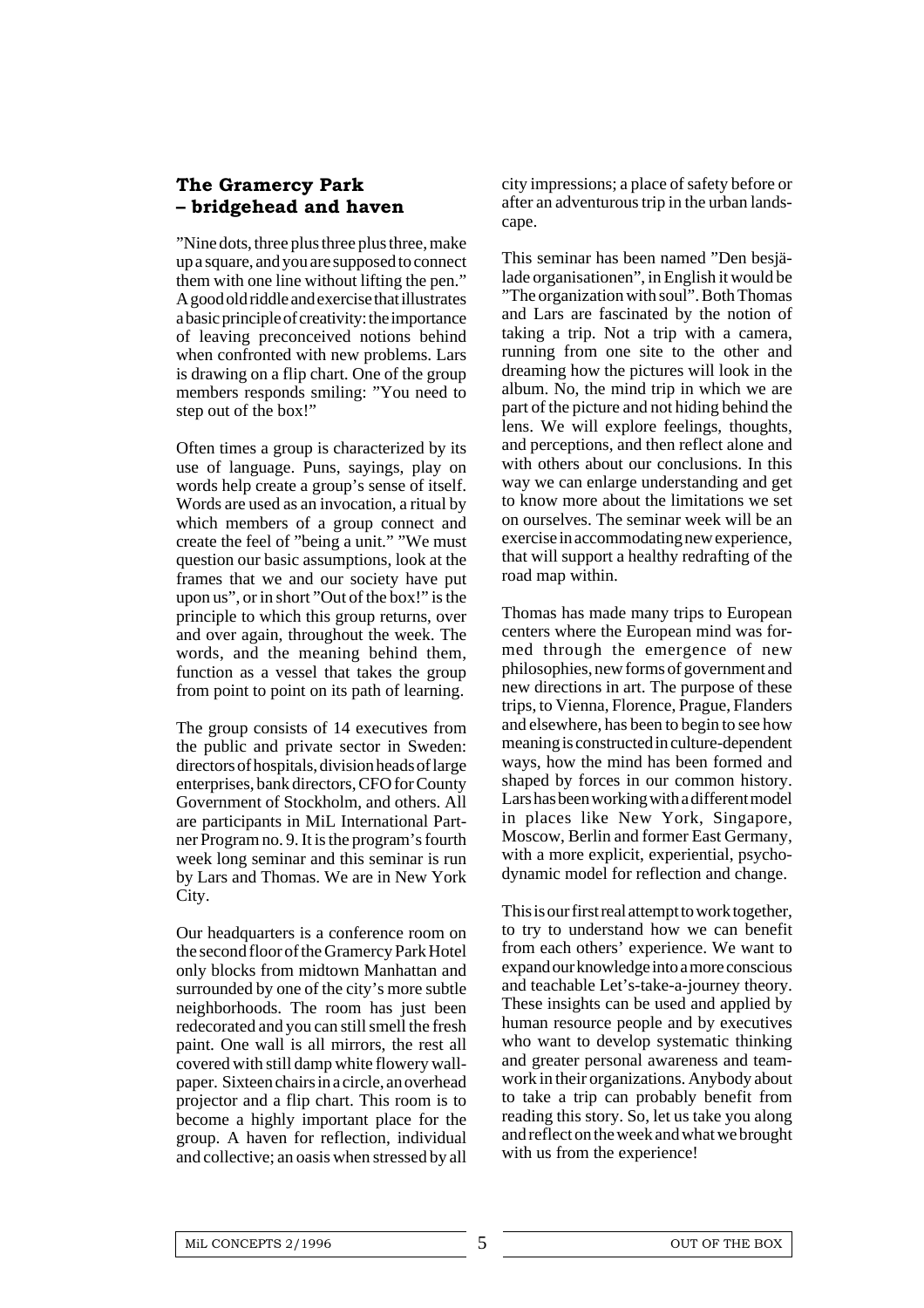#### **Setting the stage, coming to agreements**

All the participants have a history with each other and feel relatively comfortable both with Thomas, the Program Director, and with each other. Lars has no previous history with the group, other than sending a welcoming letter to them six weeks ahead of time with some of his hopes and expectations. Lars' initial uphill is to become accepted as a guide and leader in an ambiguous and perhaps somewhat uncomfortable environment. He is a guest in this group and the group is a guest in the city he calls home. Here's the welcoming letter that Lars sent to the participants:

New York 12.20.95

Dear Participant in MiPP 9

Thomas Sewerin has asked me to lend my support to him as you continue to develop and grow your skills and perspectives together with him and his staff. We have chosen my home town New York as another vantage point from which we can look at ourselves, reflect and learn together. Many of you have been here before, in business, visiting friends or simply been introduced to the city through literature, movies and TV. I do know that New York gives some people a sense of lurking danger. Let me assure you that you will be safe. I know the city very well and I will certainly not put you in places where you would be in harms way. The Gramercy Park Hotel will be our base. It is modest, homey and has an excellent down town location for our purposes. I will mail you a hotel brochure for details.

I have lived in this city for many years now. 16 I believe it is, and I continue to marvel at the complexity and the richness that is to be found here. This time we will make a new journey into New York and use this experience to look at our own values, stereotypes and set ways. Thomas and I have started to talk about what we would like for you to be involved in that has some reference to both your own personal life as well as your professional life as a leader and manager.

We will invite guests to come and see us at the hotel and we will visit artists, poets, and some other interesting people in their homes and studios. Being with them will help us look at creativity, perseverance and leadership as an art and not a profession. We will also have some jobs to do that will hopefully provide a different experience than the job you are used to do. We might visit some friends of mine at Columbia University who are doing research in management and the new emerging organizational forms that require new attitudes and approaches. We will talk and dialogue, argue and discuss. I see these days as a vehicle to reflect, look at some frames in personal terms and gain some new insights into who you are and how you show up in this world. I am looking forward to this opportunity to be with you as Thomas and I will be your inner and outer guides for the week.

Sincerely,

Lars Cederholm

Ps. My word processor speaks no Swedish but I do.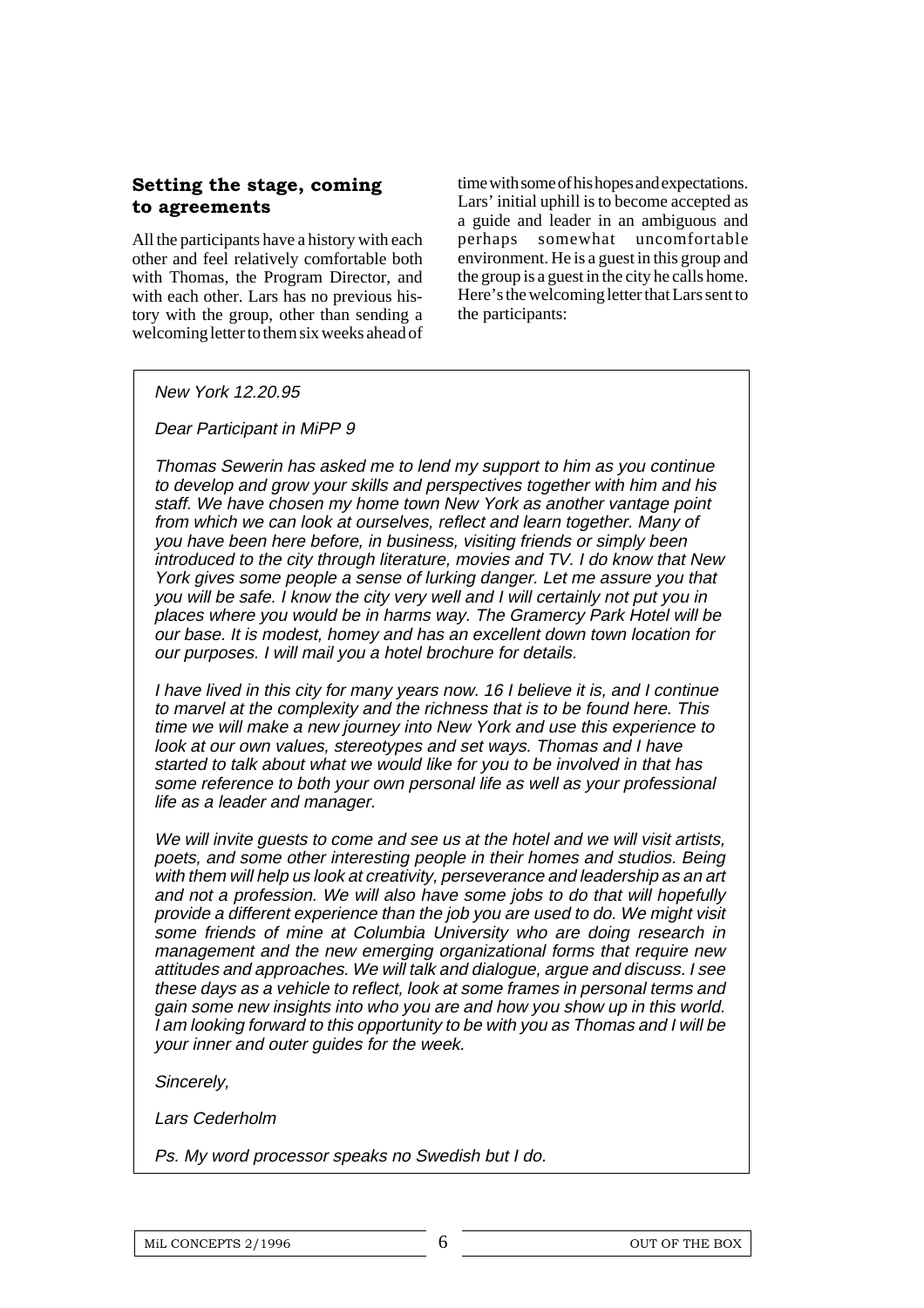The first evening we spend quite a bit of time setting the stage and making agreements. Lars and Thomas contract the leadership issue for the week and openly discuss the type of relationship they would like to have between them. We proceed to clarify expectations and making agreements between participants and between them and us. Here are the questions that we used to prepare for the dialogue concerning expectations and norms for the seminar week:

1. What is it that Lars and Thomas must do to make this week into a useful experience for us?

2. What could Lars and Thomas possibly do that would block or hinder our participation this week?

3. What are the already existing values and norms in MiPP 9 that we need to keep alive to make the best of this week?

4. Have we developed some habits or specific behavior in this program that we should get rid of so that we can maximize our learning experience?

5. We (or some of us) have started to develop an informal organization where we talk about what we really feel about things that have happened so far. What should our leaders know about the nature of this informal organization to understand how we are coming into this week?

6. What must we as participants contribute to get full value out of this week?

7. Individually and collectively – we need to give support to ..... so that we can maximize opportunities for learning and growing.

8. We are not all in the same place coming to this learning experience. (Age, professional background, motivation, curiosity, willingness to experiment, past experience with similar events etc.) What is it that we must observe to support all of us to get the maximum benefit from this week?

9. Here are some feelings we have now that are important to acknowledge as we embark on this trip into a world we may not understand or know too much about!

Talking through these questions we manage to make our intentions for the week fairly transparent to each other. The participants let us know that they are willing to demonstrate courage, an open minded approach, sharing and listening. They make explicit that they want to stay open even in situations where fear and insecurity would push people to close up the minds and run back to what is familiar and comfortable. They ask us to be sensitive to pacing and not go so fast that reflection and learning will suffer. They want a foot on the brake available to all and everybody. Fair enough. At this point we both feel right there with them and ready to go. This will work! Thomas at this point generously starts to relax, lean back and let the participants into this different world with Lars in the driver's seat. Thomas takes the role of facilitator, reflector and conceptualizer. Lars is the host and director of the different steps leading ahead.

#### **Clean up before going further**

When people meet again they often bring left overs from past experiences with each other. It might be hope for another high, or it might be premonitions of another low, or resentment connected to unfinished business from the previous meeting. It seems almost impossible to start afresh with a team that has a history together. In this group it was important to bring the issues of last time to the group's attention, in order to enable all of us to be here and now.

In the group some issues remain from the last seminar that have left some questions and unpleasant memories for some. We ask the participants if there is anything in the informal MiPP organization (issues from the corridors) that we should know about in order to understand where they are at the moment. The dialogue that comes out is balanced. It is focused on learning and understanding rather than blaming and holding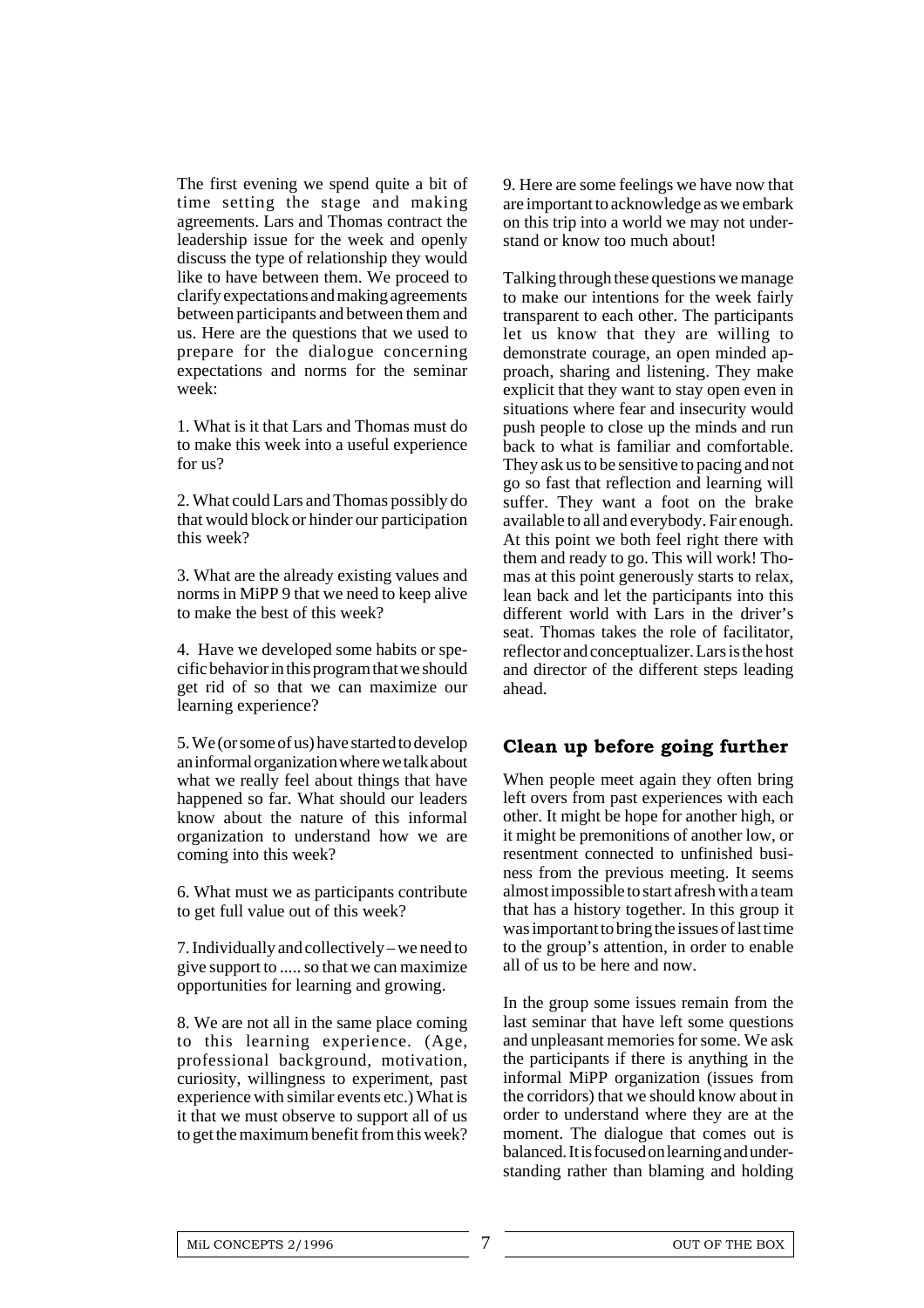the Program Director or the designers of the last seminar responsible for an unsatisfactory day during which the purpose and learning points failed to be really useful for the participants .

This kind of responsible approach confirmed that we are in a team of learners. Where the program staff and the participants have been able to establish an adult to adult relationship. After we finish talking, all express a sense of relief for not letting old stuff trail the program in the form of irritation and bitterness. This is in the spirit of our old basic conviction in MiL: there are few mistakes that are not opportunities for learning. Learning does not take place where blame or punishment reign.

#### **And a few words about Swedish and US. culture**

Before stepping into the hustle and bustle of New York we have a quick orientation of the City by Anna West, a photographer who is also the manager of Lars Cederholm's New York office. She has been supporting us in getting all complicated logistics under control.

We also revisit the Myers-Briggs Type Indicator taken by all participants at the start of the program. The participants are offered their own MBTI type descriptions to read. The purpose of this is in the line of a preparatory reminder: "Who am I as I look at, visit, and experience this unfamiliar place?"

In order to look at some differences besides the personality differences measured by the MBTI Lars talks about cultural differences briefly describing the Hofstede research on cultural value, particularly as it pertains to Swedes and Americans. This information is supplemented by examples and personal experiences from the participants some of whom are very well traveled. We also discuss the innumerable boundaries between us as individuals, teams, companies: age, gender, professional background and others.

We have a visit from Åke Almgren, one of ABB's top presidents in the US. He discusses the difference between Swedish and US managers. Some particularly interesting points he raises are the US managers' tendency for undifferentiated optimism, the political nature of action and why unsuspecting and problem oriented Swedish managers often have trouble finding their way in US organizations. He gives us a briefing about his industry in the face of US deregulation and his wisdom on how to put together high performing teams within ABB. Åke made a comment worth noting: "The main difference between the military and the private industries is that the military is not in a war but we are."

#### **And now ... here is New York!!**

Let's take a look at the city! Do you know where you are?! We give every one a subway map and ask them to organize themselves into four "exploration groups". The task is to go to four high-energy places: the New York Stock Exchange, Grand Central Station, World Trade Center and the Empire State Building. At their chosen destination they will spend time alone and with the group to answer the following type of questions:

- What energy is driving and ordering what you are observing?
- What are the formal elements that regulate the flow and traffic?
- How do you feel when you observe this place?
- What are the esthetic elements that you can see?
- What will this place look like in 50 years?

Out of the debrief in a fishbowl setting when the groups come back to our seminar room there are comments like: *\* How interesting it is to look and investigate together. \* The group sees much more than the individual. (We create a new Swedish word, 'merseende' which literally means the groups' 'moresight'.) \* I will do that again, ask questions to the view or the object I am*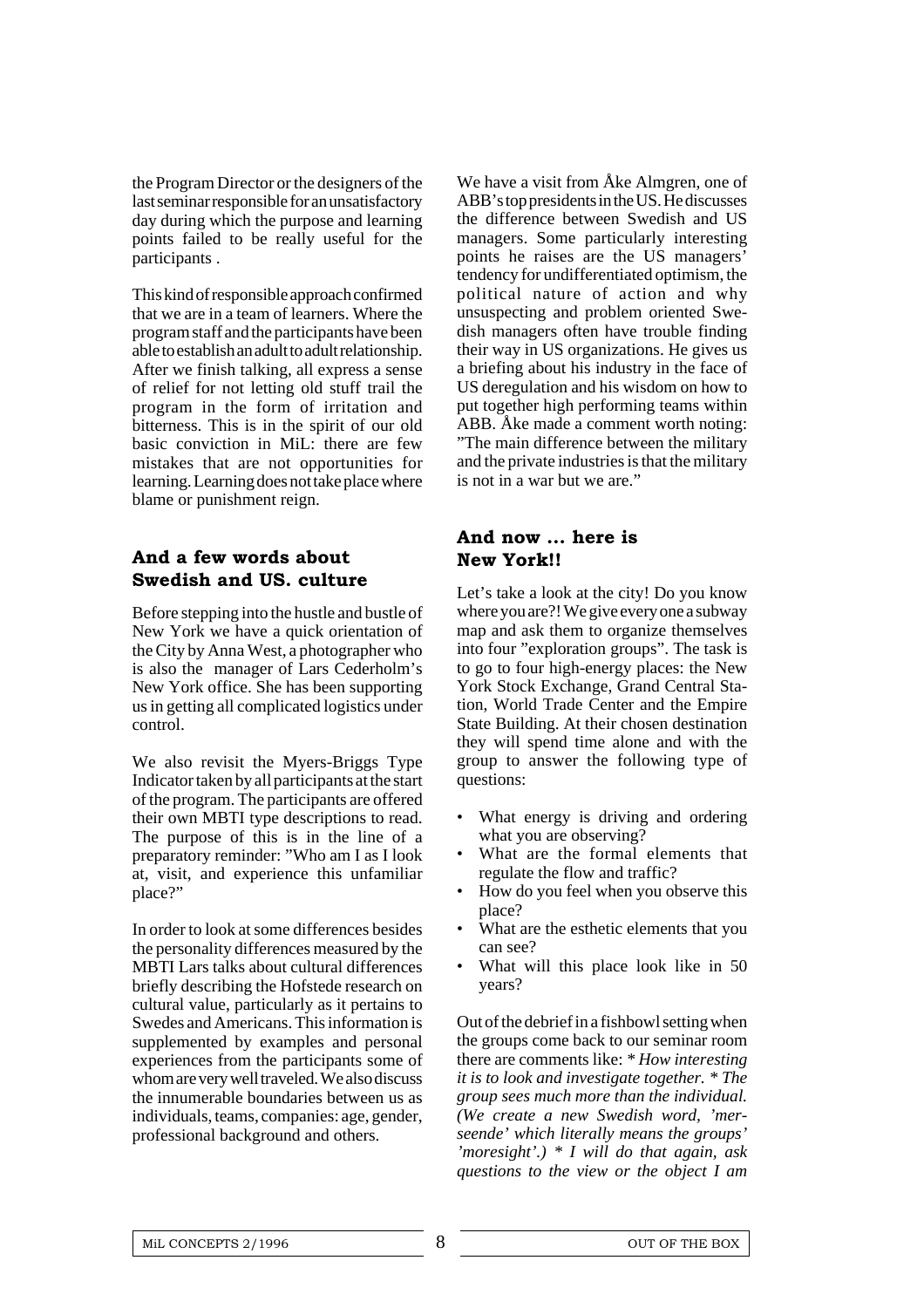*watching. \* From now on travel will never be the same. It is amazing how much there is to see that I normally would not pay attention to! \* When Mats told us what he has seen, I saw it too. \* Now I don't need to go to the World Trade Center. I can see it in my minds eye as you were telling us about your experience actually being there.*

We must have respect for how differently each of us will view the same situation. A farmer contemplating a piece of land may think of crops and harvesting, a soldier may think about places to hide.

#### **Art as leadership, leadership in art**

Two of Lars's New York artist friends have agreed to meet us in their studios. Jack Whitten, meets what catches his eye with his soul, transforming people and events into abstract renderings through his artmind. Cris Gianakos adds beauty and interesting shapes to his environment with playful and strong, formal statements that are often tar black. We split into two groups and one group goes to Jack's studio while the other goes to Cris's. Both artists talk about all phenomena being different for each of us and help us understand that there is no recipe for making art. After two and a half hours of dialogue about the creative act, the artist's responsibility to himself and others, and the concepts of courage, motivation, vision, rewards, and creativity, one group goes to the Guggenheim Museum with Lars's painter friend, Chris de Boschnek, and the other group goes to the Museum of Modern Art with Lars and Cris Gianakos. The purpose is to look at art beyond the obvious and again to investigate concept like courage, motivation, visions, rewards, and creativity.

We now feel that leadership and art making have some close connections. Both of the artists that we visit lead us into widening and deepening our perceptions and minds. We see that they do not merely reproduce the world, but turn it into forms of beauty. They attempt to show new aspects of the obvious that would remain hidden without their guidance. It is as if they are creating a world beyond the obvious for us to see. Good business leadership could perhaps be said to be artistic in the sense that it organizes complexities of facts and information into pictures, visions, and goals, thus creating meaning and opening up fields for action.

Here are some comments from when we integrate our learning after the visits:

*\* The importance of bringing the whole person and enthusiasm to the task of making art is obvious. \* It is important to take in everything, not just the object but all the environment around. Perception needs cultivation. Artists seem to do it and we must too! \* I had prejudices about what an artist is, the free bohemian with very little structure. That is different for me now. Cris has a very tight system and is running a business, but he can allow himself to be loose and creative at the same time. \* Jack said: Art is actuality, not moods or romanticism. \* Pay attention to the light, not the dark! \* Cris has a great sense of balance between space and objects, his studio and home testify to that. \* In the artist's studio I discovered my own artistic vein and I don't know what to do with it just yet. \* Jack is so upbeat and yet his pictures are all about such horror, perhaps art is a therapy. \* Jack said that art is always a threat to fundamentalism, artists must look at nuances and not extremes. Perhaps we too can look with more nuances. \* I know this is really important to me but how can I tell my boss and colleagues that we are spending our time like this in a management development program?*

#### **Courage, leadership, creativity and vision in the mind of a Tibetan Buddhist**

Since this seminar week has the purpose to climb out of the box and increase our capacity to take in more information we all go to visit the studio of Khenpo Tsewang Dongyal Rinpoche, one of Lars's two Tibetan teachers. Not very far from the hotel, a regular apartment building, on the eighth floor. We all leave our shoes in the corridor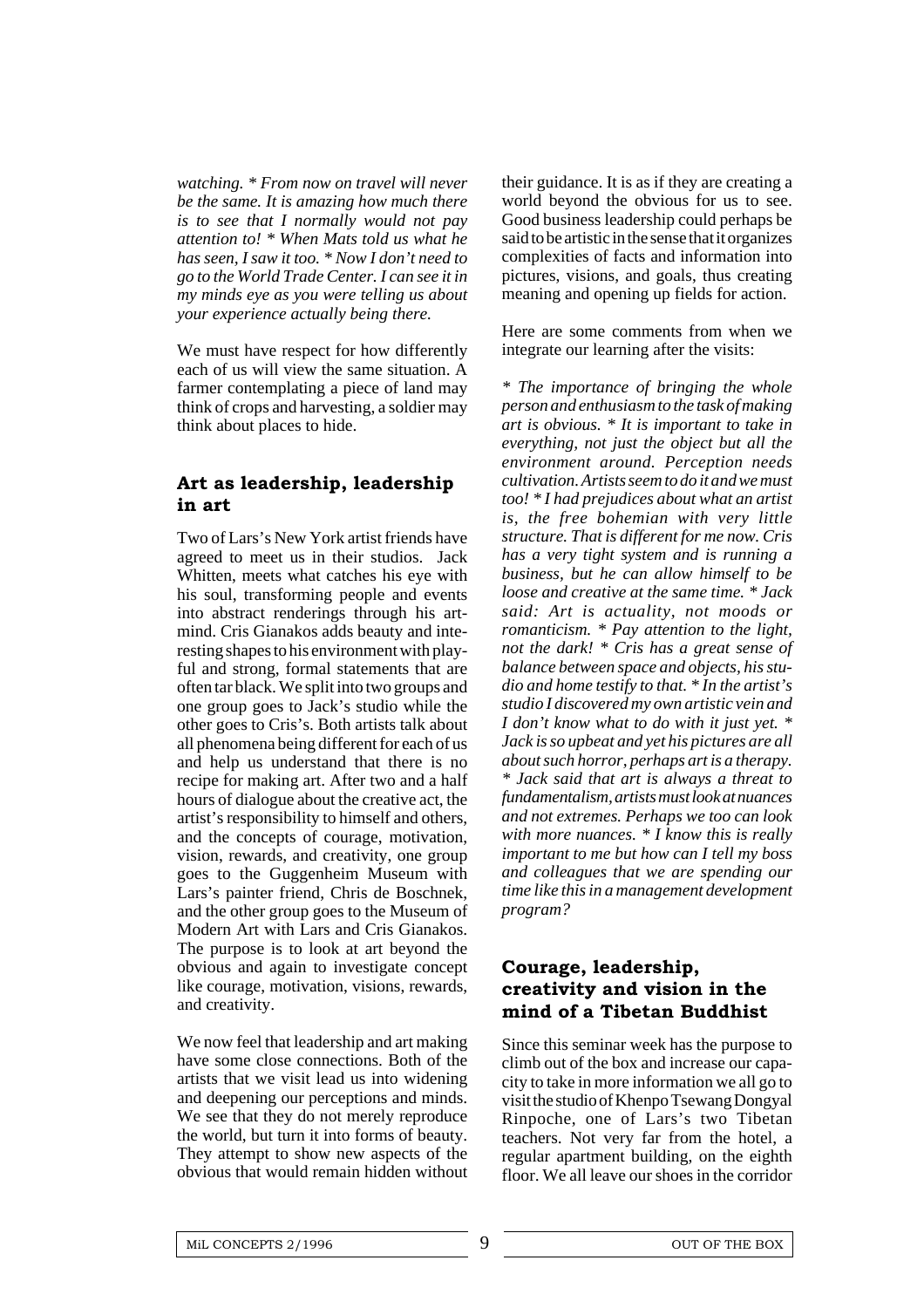and squeeze ourselves into a small apartment or studio, with kitchen and living room all in one module. There is barely space for all of us. We sit in rows tightly packed together on the floor on cushions and small mats. There are lots of flowers, including the bouquet that Lars brings as a gift from us all. Stacks of Tibetan sacred books lean on the walls. Hanging from the walls are Tibetan Thanka paintings, illustrations of the lives of different Buddhas. A regular apartment, and yet so different.

On a couch sits the lama, the teacher, who starts by telling us about the fundamentals of Buddhism. He lectures on the value of letting go of dependencies, on getting rid of clinging, attachments, envy, anger, and hatred, and on being comfortable with inevitable change. "Love is beauty and harmony"", he says, "If you give, then try to give with your heart without expectations of getting something back". We ask about Buddhism and business, about the role of love in a seemingly heartless world, about courage, about life and death, and about anger and the role of Karma in Buddhist philosophy.

Afterwards, when reflecting on the meeting with the Lama some of the comments are:

*\* Such a different place, objects, paintings of different Buddhas, all of us sitting on the floor, the unexpected dog that walked in ... hard to keep my mind on the discussion when taking in this very different environment at the same time. \* The sense of love and care was really pervasive. \* I am curious to know more. We must increase our social competence in areas of philosophy and new concepts to be good leaders!*

*\* His sense of being relaxed and present made me think of my stress and my full appointment book. I must find more space for myself. \* Again I see the importance of working from vision - strong, convincing and so hard to get to. \* I learned something about anger and how to stop meeting anger with anger. \* This is so exciting. Imagine me sitting and talking about leadership with a Tibetan Buddhist! I would never dream of such a thing happening to me.*

Again, these are a few comments to give a flavor of a couple of hours of being in the presence of a person who is non judgmental and completely present for us. An important reason for this unusual meeting between a Tibetan lama and a group of Swedish leaders is to investigate what we can all learn about different dimensions of leadership from Buddhist concepts. Even more important is to have the experience of meeting someone who is utterly present now. When Lars mentions this remarkable and unusual presence, it is noted as true for many in the group. So hard to see and understand, even when manifested right there in front of us.

#### **Working with anger**

Just by chance an incident occurs which becomes an important subject among the participants and one of the situations which will be part of the group's memory. When recalled, the situation will induce smiles of recognition and pondering of how serendipity brings wisdom into our path.

Just at the moment when Khenpo Tsewang is developing his thoughts on anger and its consequences, on the importance of purifying and transforming anger into love and kindness, the door opens without any knocking, a woman steps in – with her shoes on – and starts noisily unpacking three or four bags of groceries, putting stuff in cupboards, drawers, and the refrigerator. There is no way for us to hear what the teacher is saying, so after a while he asks her with a mild voice to wait, to attend to the unpacking later and please sit down with us until we are finished. "You said four o'clock!" she insists with anger in her voice. "Please", says the lama, "sit down".

The woman sits down on the floor with us. Our talk resumes and after a short while a humming is heard in the background. It becomes louder and louder. We realize that she is saying mantras - with her eyes closed. Soon the noise is too loud and again the lama turns to her: "Please go and do your mantras in the next room". She leaves, goes into the apartment's bedroom and resumes her loud saying of her prayers. The sound is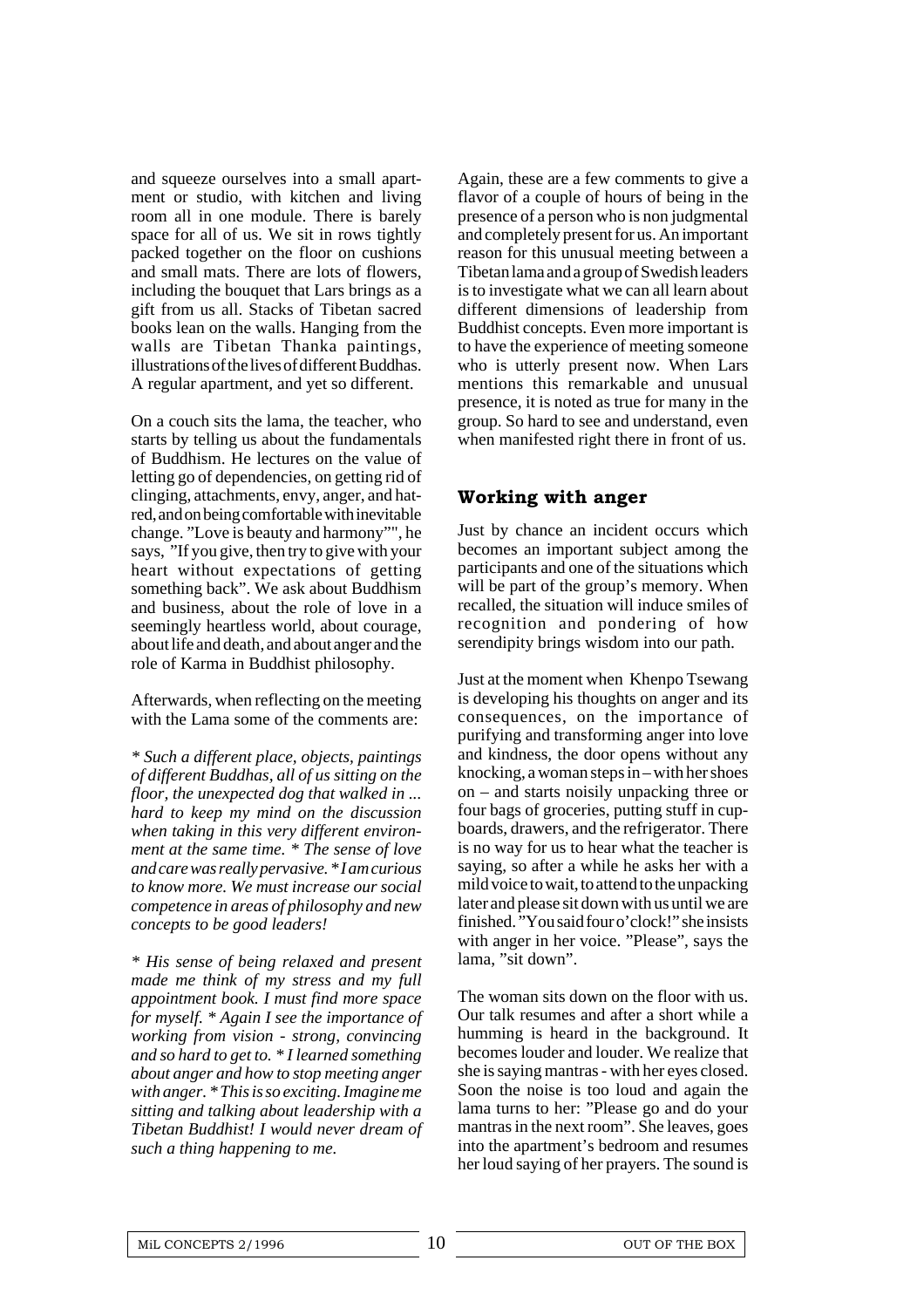dominating the room and interferes with the rest of the interview.

When we are leaving the lama, Lars confides to the rest of us that this kind of incident is not unusual. "This woman has a tendency to create noise and confusion in many of our meetings". So we ask: "Why don't you do something? Why doesn't any one reprimand her? Why don't you get angry? Why don't people kick her out??" Lars' answer is lucid: "She is a kind of gift to help us clearly see our anger. In that way she is also a teacher, and you should respect your teachers".

#### **Three organizations with soul**

What is it like to be in an organization in which people work with their hearts and minds, in which the driving forces come from a conviction that they are doing the right thing, in which personal values are in alignment with those of the organization? Equipped with this question we disperse into three groups and go on expeditions to three different organizations that have impressed Lars.

We visit Bank Street College from which a breed of teachers and principals leave with an educational model centered around the child; Learning takes place most effectively when the whole system is engaged. People that come out of Bank Street have a very clear foundation for their terms of engagement as educators. What is really behind that conviction?

The Bellevue Hospital Emergency Room deals with the worse imaginable horror, shootings, knifings, car crashes, etc. In the midst of it all people are engaged and seem to love their work. Why?

The Bronx New School is a consensus driven, flat organization run by parents, teachers, and principal. People who work in the school are involved body and soul in their jobs as educators and in shaping the school and its philosophy. How did this happen?

Before going out, Lars and Thomas talk to the whole group about models for understanding complex systems, and consulting skills. How do we cross boundaries and enter a client organization to ensure a productive encounter, a fruitful client/ consultant relationship? Our purpose is to find the soul and give our host organizations some feedback. All groups use a diagnostic model to make sense of all our impressions. We look at leadership, goals and visions, rewards, relationships, structures, the environment, and helpful supporting mechanisms. We talk in groups, we make individual interviews, we reflect. The engagement between these organizations and us is spirited and mutually beneficial. We make many observations that are useful, and we can see the benefit of our outsider perspective to the three organizations.

#### **More of the unknown**

The evening is spent in yet another setting. The teams eventually meet at Sylvia's, a soul food restaurant in the heart of Harlem. We got there on foot, by taxi or by subway to a station just a block away. This is Wednesday night and really the first evening with genuine American food on the table. Sunday was Italian cooking with opera singing included, Monday was Indian food four blocks away from the hotel, and Tuesday was Chinese in a Chinatown restaurant. Now we devour corn on the cob, mashed potatoes, spare ribs, southern fried chicken with all kinds of sweet sauces. To top it off we had big pieces of cake with the coffee. The drink before dinner was Swedish absolut vodka on the rocks in a cognac snifter... a nostalgic reminder of a world we know. Dinner is followed by amateur night at the nearby famous Apollo Theater. Here African American talents in music and show business have a chance to meet a big audience for the first time – with or without mercy. We go there to be entertained but also to have a profound cultural experience and to reflect on the concept of feedback. The performers who pleased were carried to the skies and those who did not live up to expectations were booed off the stage with what seemed like a devastating cruelty.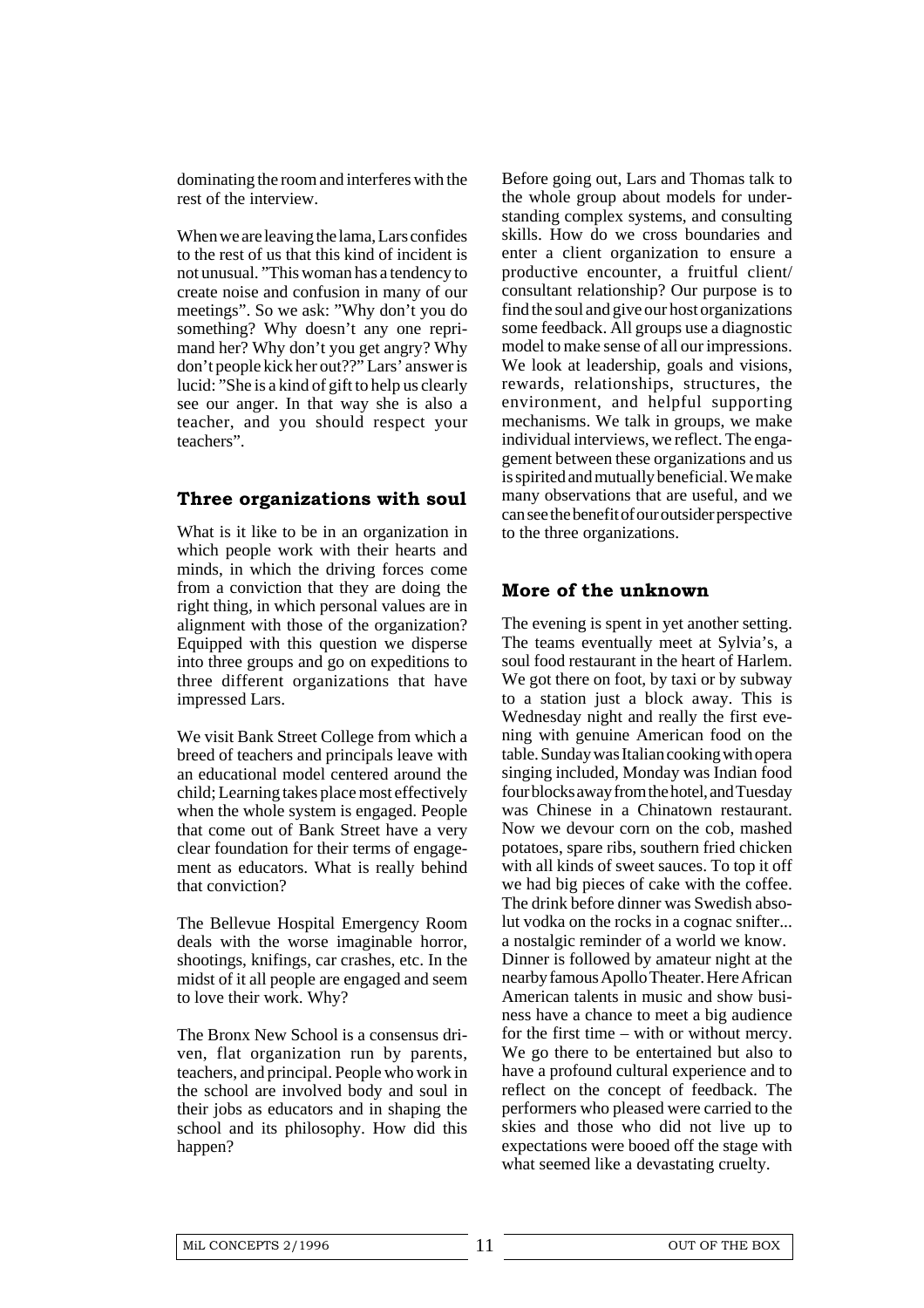Thursday morning we are back at our camp, the ring of chairs where we have collected and contained our feelings and learnings up until now. Here are some of our reflections:

*\* The team is so important. When we trust and are open to each other, there is no end to how we can help each other see and experience. \* I have to start forming my own opinion before I begin to push clichés on what I am experiencing. \* I was scared to go to Harlem because of everything I have heard. That fear is gone now. \* I will start doing a reflection session ever so often when I get back to my organization. \* I have to stop trying to change everything to my liking. I must start living with the world in a more open and accepting way! \* Our team is able to be superficial and just have fun and we can go deep too. It is not either/or, it's really possible to do both. \* Spirit in an organization is clearly what makes structure work. \* I am perplexed that the people in Bronx, a dirty, poor and run down neighborhood, can create such a happy place in the midst of it all. The same is true of the emergency room. It is the spirit that counts, not the environment. \* This is great, but how do we keep the spirit going? \* I believe we can find the spirit of our own organization. We just have to go and find it.. it is really possible!*

#### **What is Just In Time Learning – JITL?**

In MiL we believe that the best learning takes place when our whole person, body and mind, is involved in solving a problem or taking advantage of an opportunity. Scheduling a learning experience so tight that there is no time to discuss theory is simply not appropriate. Particularly not when there is a craving for concepts and related learning based on a perceived need. This is when you are really open to learn relevant theory besides the one formulated from your own experience. When you are in a conflict situation you will want to know how to handle that conflict. Or, when you really need to give feedback you want to know what the theory says about it. A professor

once said, "There is nothing so practical as a good theory." ARL would add: "when the teaching of that theory is synchronized with a related experience."

After our reflection session, we spend Thursday morning on theoretical issues relevant to our experiences so far. We talk about working in teams. We talk about extracting the skills and knowledge already in the group, and we also discuss group dynamics theory and skills, and characteristics of high performing teams. We spent time setting up agreements in the project teams on how to handle the group process in each one of the project teams. This is a good time for JITL and in fact many participants are asking for more. Some folks mention how beneficial this session would have been if presented earlier in the program. This is an old MiL discussion. When is the right time?

#### **A visit to the fortress of knowledge**

Thursday afternoon we go to Columbia University, Teachers College to talk to Professor Victoria Marsick, an old friend of ours and MiL. She is the Chair Person of the Department of Adult Education and has done extensive research on learning organizations in the US and in Sweden with MiL. Victoria is one of the leading US academics who has studied and written about ARL as a pedagogical approach for executive and organizational development. Another friend and colleague, Professor Lyle Yorks, Chairperson of the Business School at the University of Connecticut, joins Victoria to help us bring clarity to the idea of the learning organization and what leaders do now and will do in the future. Lyle spent weeks observing the Grace Cocoa Global Leadership Forum (where Lars has been the lead consultant) and related interventions, in order to research the effect of an ARL change process and the extent to which learning took place in that particular company. This day he comes to help us look at the results.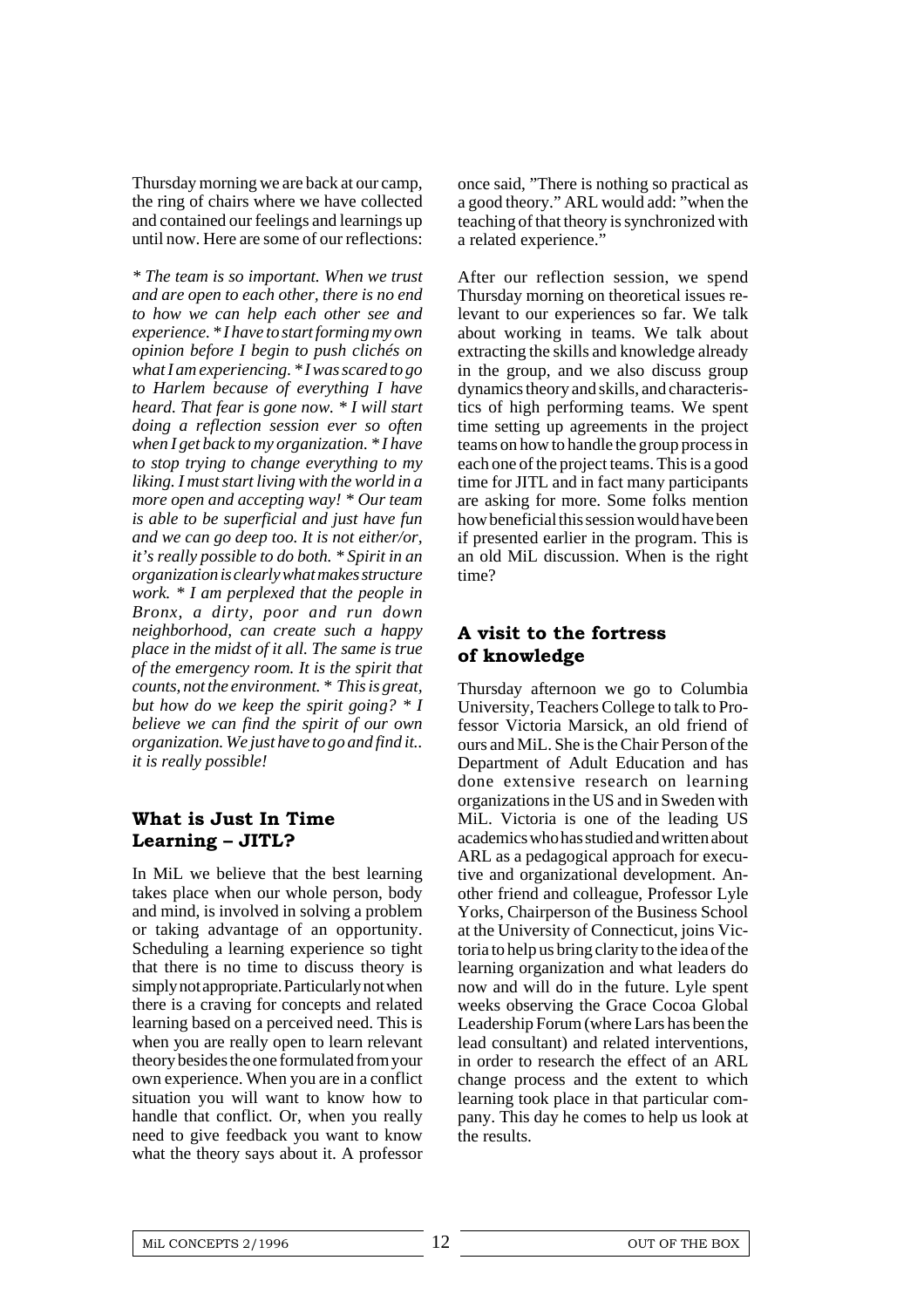We talk about downsizing and outsourcing. about leading the core company. Our participants ask questions such as:

*\* How can we maintain a great spirit in a spirited organization? \* How do we get those on board who are not yet committed to participate in the learning organization? \* How do we match experience with theory?*

 Victoria gives us several examples of studies she has made to illustrate when organizational learning takes place. She talks about job security and loyalty, the alignment of learning with corporate needs, about Intranet, a model for unstructured information gathering, and about how learning has to be greater than or equal to the rate of change for an organization to survive. Lyle talks about what leaders do and the kind of skills they need: technical skills (how the business operates), conceptual skills (the ability to lift oneself from the specific to the general), and interpersonal skills (ability to form productive work relationships), and the interplay between core executives, free agents, and outsourced functions.

It is often not easy to come into an ARL program and lecture, but on reflection we all feel that the time spent with Victoria and Lyle is well timed and highly productive. One of the participants suggests that we must find new ways of measuring the social realities of our organizations. In fact, he is going to go home and do it. These two scholars may have influenced the lives of thousands of Swedes on this day.

#### **Working with the next generation and more ...**

We do many other things this week. It is obvious that there is a hunger to better understand the project teams as well as the back home teams so we have many interesting dialogues on teamwork and team development, how to handle difficult team members, how to sustain enthusiasm, consensus building, and on and on. We spend nearly all waking moments in the learning community, in order to create a dialogue around observations of ourselves through individual and collective experiences. Then there is shopping to do in the city. We entertain each other and get deeper into our relationships during long dinners. Some of us go to late evening jazz clubs in the Greenwich Village, while some end up at the Rainbow Room on top of Rockefeller Center for a late drink. All grist for the mill.

For a last day dialogue, we invite Willow, Tom and Andrew, three intelligent and reflective persons in their mid to late twenties, to explore cross generation assumptions, yet another boundary that we all live with in various degrees. How can we create productive work relationships between us? It is amazing to both of us leading the seminar how little we actually sit down to listen and talk with each other. Here is a quick sketch of that encounter:

The older generation believes:

*\* that the young managers will give up too easily.. not stay with it \* that they do not accept authority yet are not willing to directly confront it \* that they really do not trust us in the older generation \* that they have turned their back on the political and social structures of our societies including the family as a basic concept \* that the younger generation seem selfish and individualistic and perhaps even hedonistic.*

Our young guests agree with many of our assumptions and add:

*\* Do not confuse individualism with selfishness. \* We are very compassionate, we believe in a good government but not in the one we see presently. \* We must find new models and we must find new ways of taking care of some of the victims of our society. \* The younger generation is suspicious of our hierarchies and manipulation of power, our mistakes around ecology and human relations including the collapse of marriage as a base institution of society. \* Most of the young are not willing to work in our "smoke stacks" and are aiming to create new jobs and their own world. \* The younger generation also has a leg up on the older generation when it comes to the use of information technology.*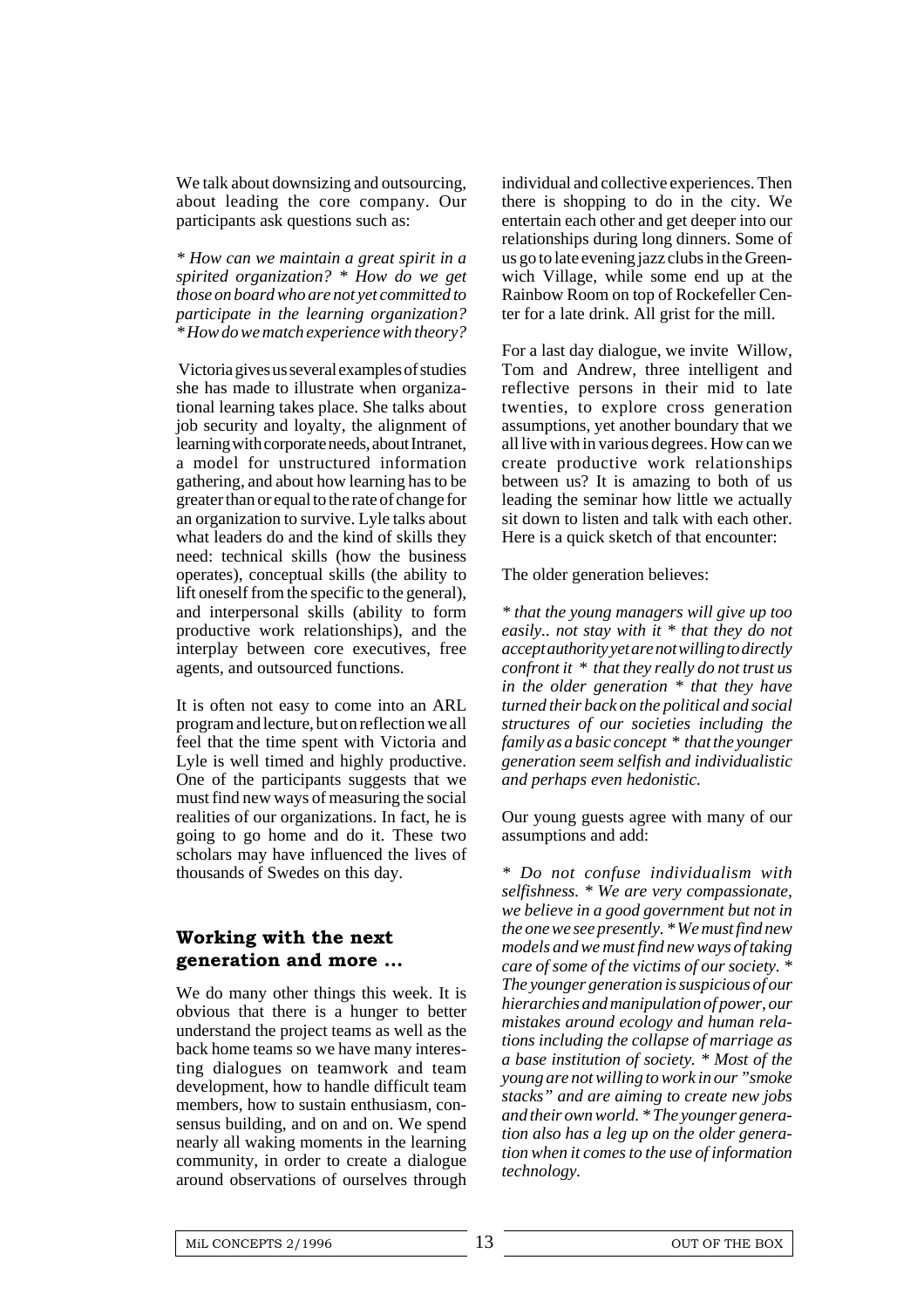After listing our mutual stereotypes, we go into three groups to talk over the differences and what really lie behind them. The last twenty minutes we extract our learnings and we all agree that this sharing is truly important and worthwhile. We agree that this kind of encounter is something important to reproduce back home in our companies to get a better hold on how we can create viable and meaningful organizations for our younger workers and managers.

#### **Raccoon principle of learning**

From the leaders and designers point of view, these seminars are difficult programs to pull off with substance and integrity. Timing and schedule are important. So many people are dependent on us, as we notice when we are late to an appointment. The people involved must understand and be committed to our growth and learning. As leaders of the week, we must balance between tourism and the inner and outer journey that fits the purposes. We ourselves must be what this week is about being: open, reflective, patient, and full of insights. At the last reflection session, after summing up all of our impressions the subject of the leadership of this seminar week comes up and one of the participant says:

*\* After the first day I had my doubts about the two of you being able to direct this week together. You seemed to belong to two completely different schools of learning and leading. Now at the end I see you have developed into a real radar couple!*

We want to hand it to the participants in MiPP. They really opened their minds. They took a trip into a deep place, they confronted themselves and each other in a caring and loving way. The results are impressive. With New York City as food for thought, reflection, and learning, the participants have consumed this large table of dishes the raccoon way: this animal eats everything and then spits out everything it does not need!

As one of the participants summed up the week in New York:

\**In the past I have put restrictions on what I need to see to make sense of situations I am facing. This week has demonstrated to me that I am able to take in much more data without overwhelming myself and come out of it with a better and more solid decision. To do this I need other people with whom I must have solid and trusting relationships. I am not sure how to say this, but it feels like some kind of freedom!*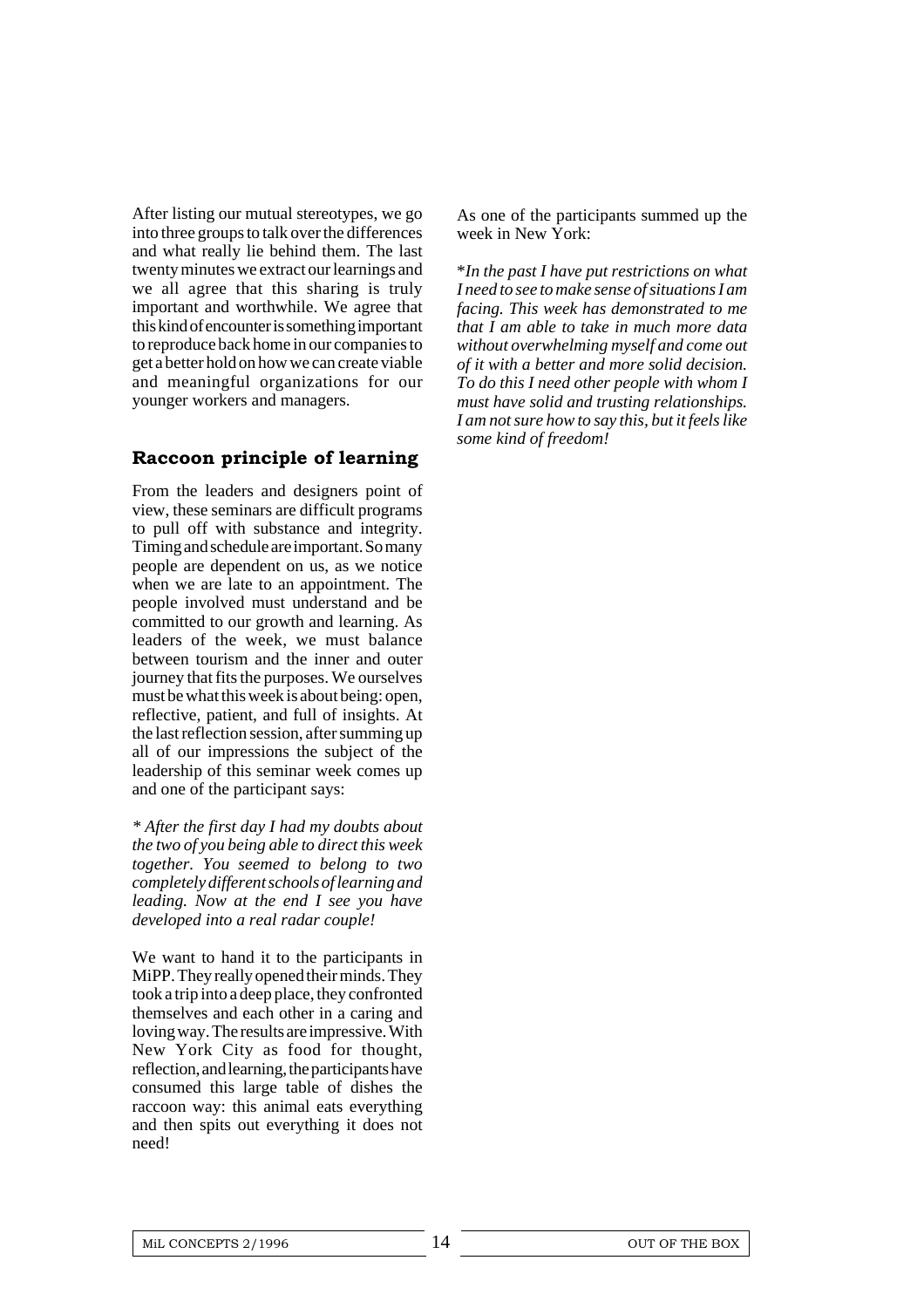|        | MiL Concepts                                                                                                   |
|--------|----------------------------------------------------------------------------------------------------------------|
| 1/1996 | Lennart Rohlin et. al.:<br>What do we mean by<br><b>Action Reflection Learning</b><br>and other short articles |
| 2/1996 | Lars Cederholm and Thomas Sewerin:<br>Out of the box<br><b>MiL Partner Program in New York City</b>            |
| 3/1996 | Lennart Rohlin:<br><b>Project work in MiL</b>                                                                  |
|        |                                                                                                                |